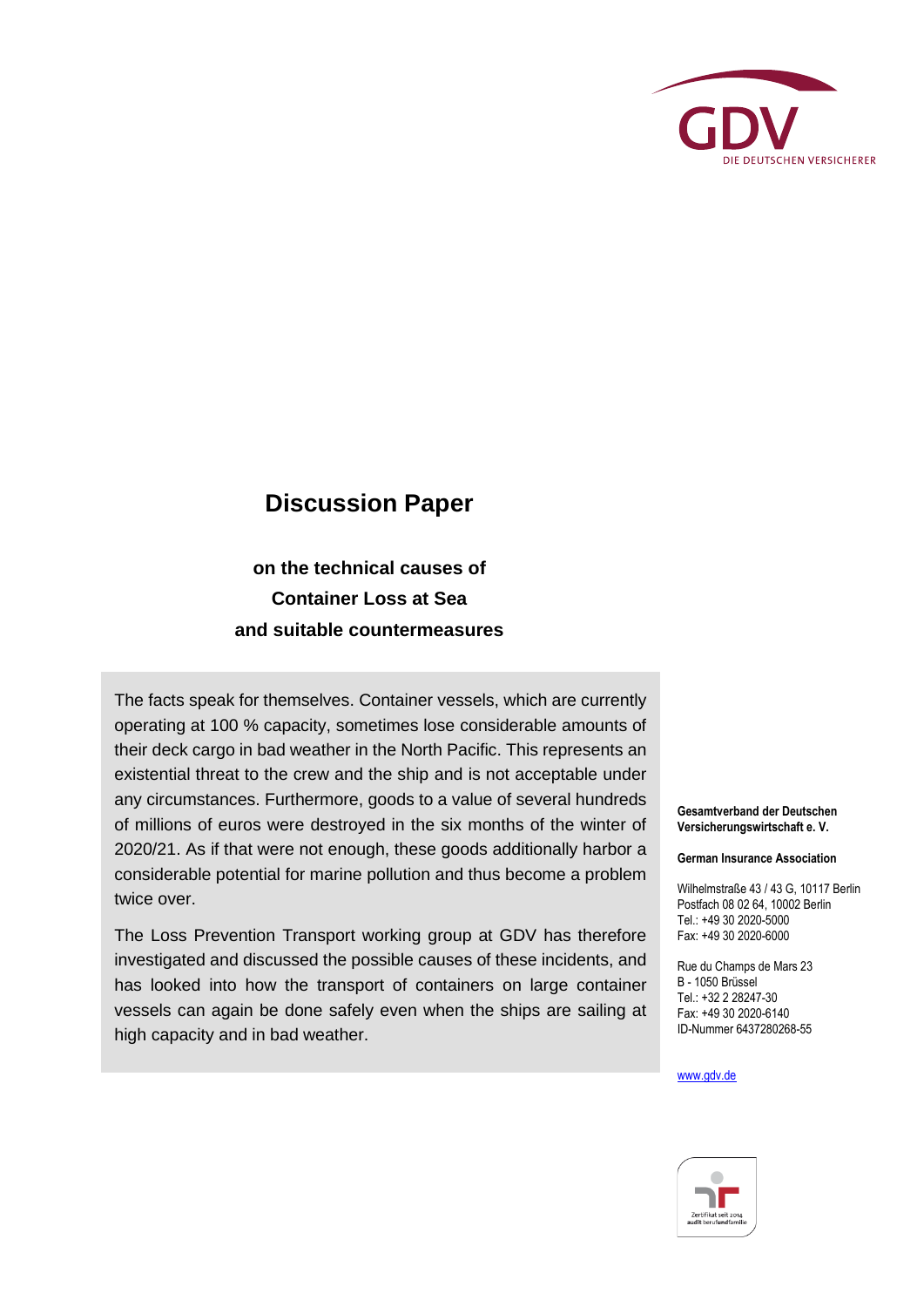# **Container Loss at Sea**

### **Contents**

| 1  | Introduction                         | 3  |
|----|--------------------------------------|----|
| 2  | The development of container vessels | 3  |
| 3  | Economic considerations              | 4  |
| 4  | Developments in stability            | 4  |
| 5  | Synchronous rolling                  | 5  |
| 6  | Parametric rolling                   | 5  |
| 7  | The classification societies         | 6  |
| 8  | Anti-roll tanks                      | 7  |
| 9  | Higher wind loads                    | 7  |
| 10 | Cargo securing systems               | 7  |
| 11 | Verified gross mass (VGM)            | 8  |
| 12 | Stowing and stuffing containers      | 9  |
| 13 | Already damaged containers           | 9  |
| 14 | Conclusion and demands               | 10 |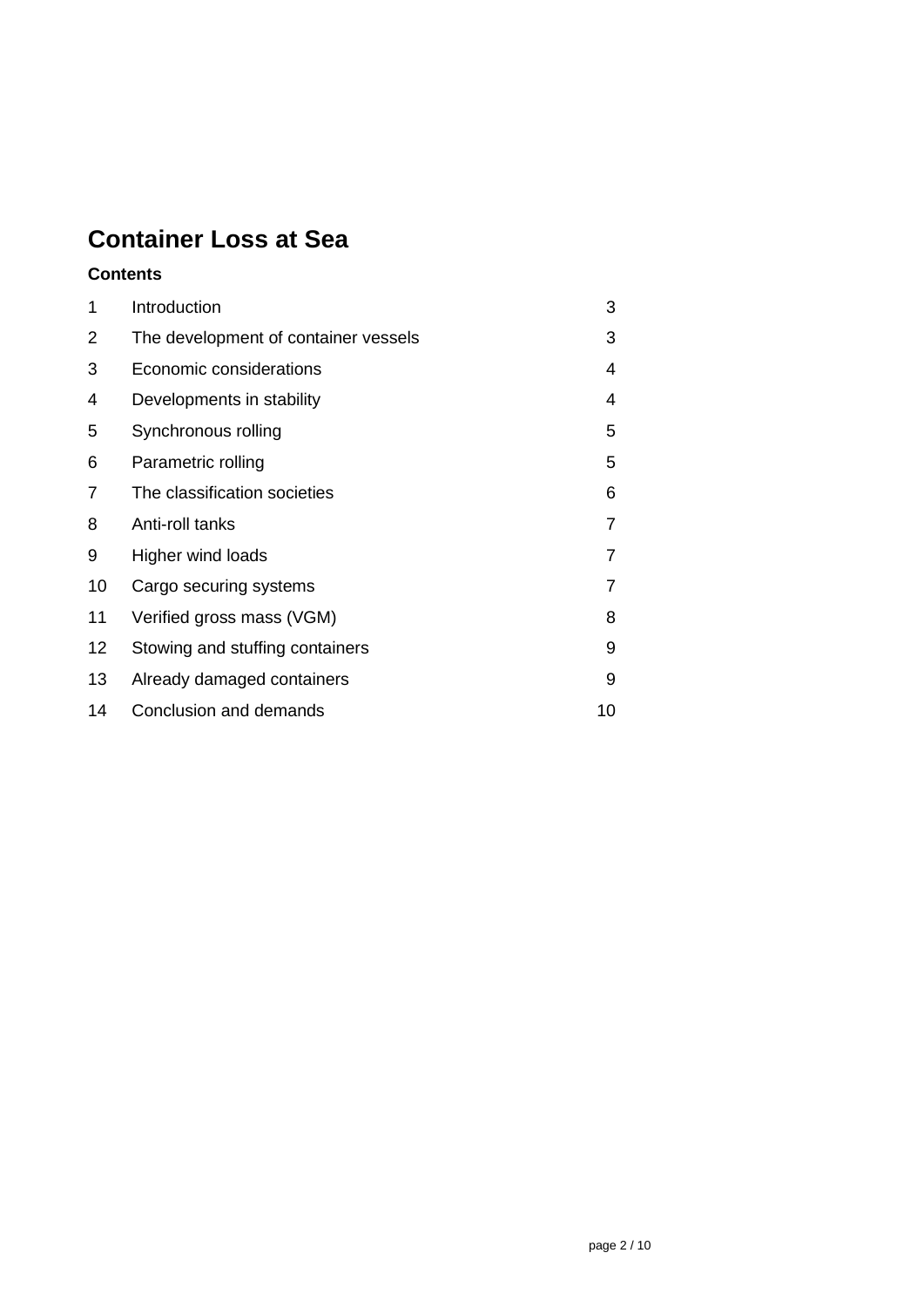#### <span id="page-2-0"></span>**1 Introduction**

Over the past years, container vessels have reached a size that takes little account of the ability of experience in design, construction and operation to keep pace. This has become particularly evident in recent times, as container vessels are in high demand and are operating at capacities that have not been seen for 10 years and reports of container losses at sea are increasing dramatically.

The seakeeping characteristics of large container vessels are heavily influenced by their design, which gives them a high basic level of stability in order to safely carry the huge quantities and weights of deck cargo. If vessels of this kind are not used to capacity in respect of the weight they are able to carry, they can be regarded as 'excessively stable' and are susceptible to strong rolling motion in heavy seas. Such movement becomes particularly dangerous during synchronous rolling and, due to the narrow underwater shape of these vessels, during parametric rolling. Both of these types of behavior, however, are outside the design conditions for the cargo securing systems developed by the classification societies and for which they are responsible. The fitting of anti-roll tanks as a means of improving seakeeping is not mandated.

- Other factors that contribute to the loss of containers at sea include:
- the enormous windage area of the high stacks of containers on deck,
- the possibility of incorrect stowage of excessively heavy containers, despite the prescribed weight declaration,
- sometimes inadequate securing of heavy cargo in containers,
- structural and functional defects in the containers themselves as a result of rough handling.

These causes and possible countermeasures are discussed below.

#### <span id="page-2-1"></span>**2 The development of container vessels**

Although initial designs for container vessels were still heavily influenced by the shapes and sizes of general cargo ships, a separate type of vessel soon evolved. Technical solutions to the initial problems of longitudinal strength were found and the vessels gradually became larger. The turn of the millennium saw an urgent race for increased capacity. The vessels became faster and, above all, larger. The high speeds did not make economic sense, but the size of the vessels appeared to offer potential economic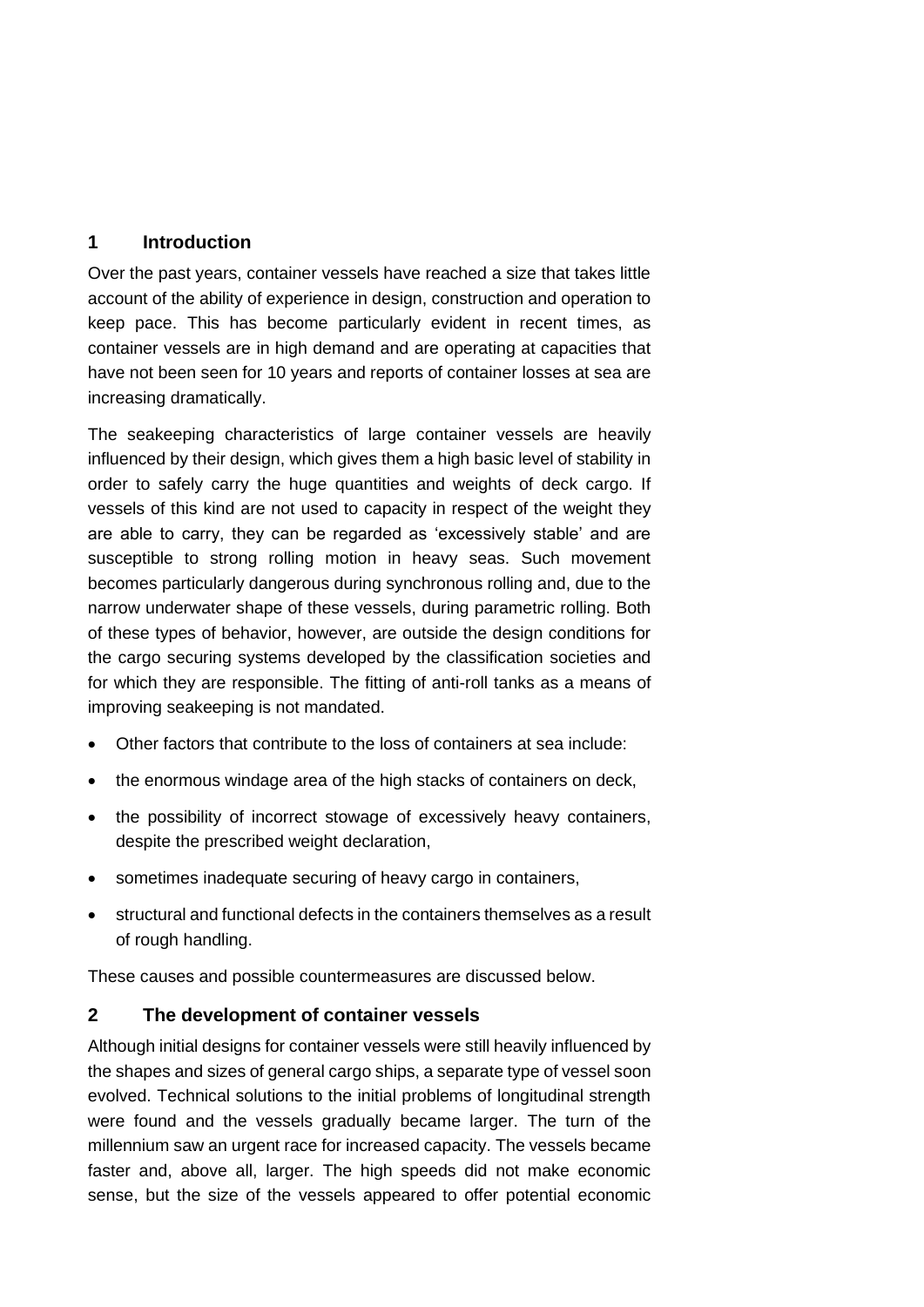advantages. Whereas in the 1980s 10.5 seamen were needed to transport 1000 TEU by sea, today the largest container vessels require only 0.875 crew members per 1000 TEU. This represents an improvement by a factor of 12. As container vessels developed, very close attention was paid to damage stability, but handling in heavy seas and the ever increasing acceleration forces resulting from rolling and pitching and the forces acting on the cargo securing systems were probably neglected by all key institutions due to the sheer size of the vessels.

A comparison with the bulk carriers and tankers of the 1970s and 1980s comes to mind. Untreated ballast water tanks literally broke the backs of innumerable such vessels as a result of internal corrosion. More than 120 bulk carriers were lost, in some cases with all hands. As a result, the IMO pressed for significant structural improvements and the establishment of the "Memoranda of Understanding", e.g. the Paris MoU and Tokyo MoU. The "Port State Controls" (PSCs) introduced as a consequence are now a crucial element in respect of the safety of vessels and the monitoring of vessel safety. This raises the question of whether cargo securing regulations for container vessels will in future need to be reviewed and if necessary adapted in much the same way.

#### <span id="page-3-0"></span>**3 Economic considerations**

Predatory competition is raging in the container shipping sector. Economies of scale generate savings that are immediately passed on to customers. Ever larger container vessels mean ever greater capacity. As a result, there was for years an oversupply of shipping space, and the laws of supply and demand meant that this put pressure on rates. In order to meet schedules, ships sailed at capacities of 80 % or less. At such capacities, the cargo securing systems were not stretched to their limits. At present, however, the economy is in a strong recovery phase. Vessels are operating at 100 % capacity, pushing the mechanical capacity of the cargo securing systems to their limits and occasionally beyond.

#### <span id="page-3-1"></span>**4 Developments in stability**

The stability of a vessel describes its ability to right itself after its lateral equilibrium has been disturbed. Where there is plenty of stability, the vessel quickly rights itself, and this is referred to as a "stiff" vessel. If there is little stability, it is referred to as a "tender" vessel. A healthy compromise between the two is ideal for people, the vessel and the cargo. Back when container vessels still had to fit through the old Panama Canal locks, their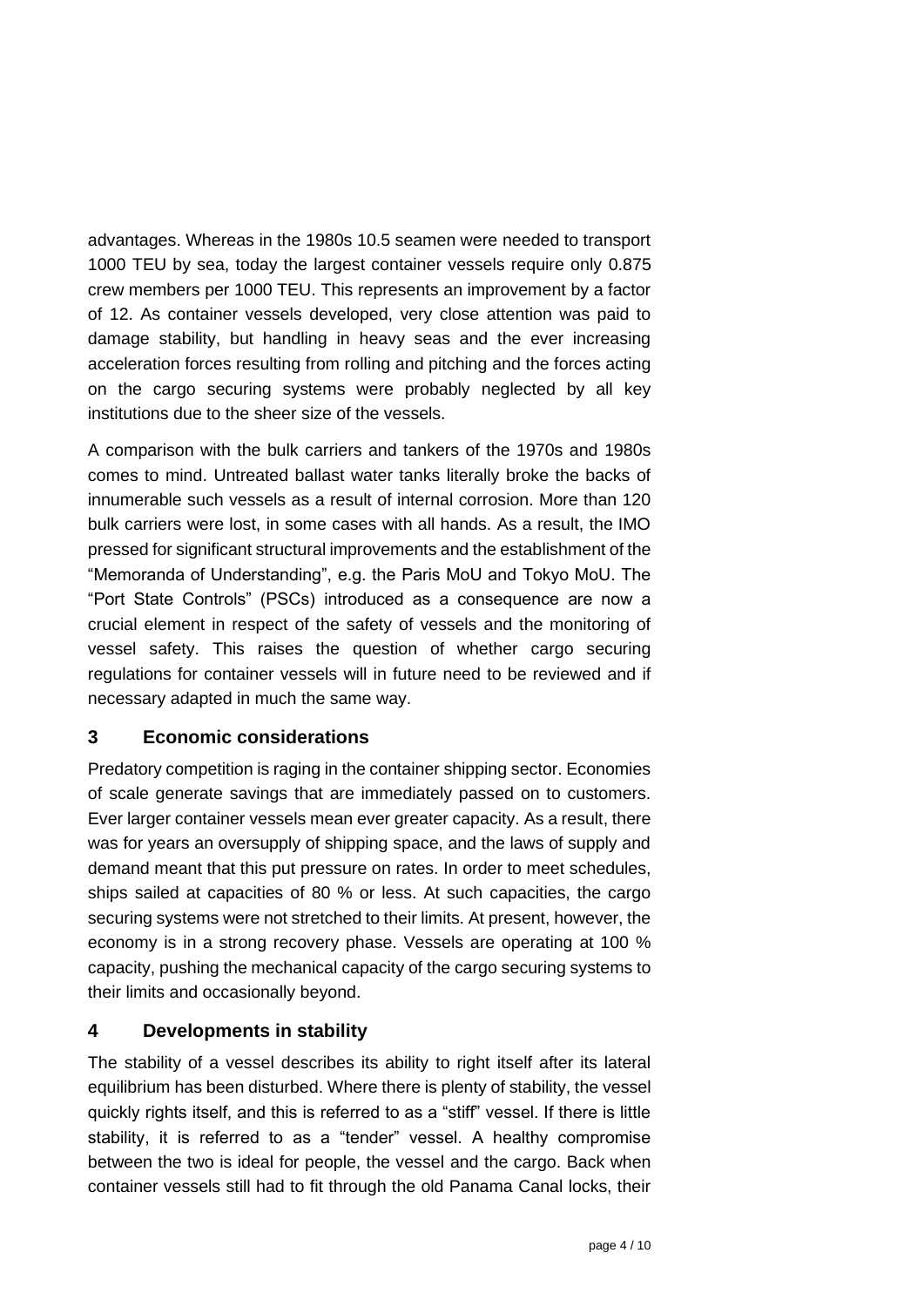beam was limited to 32 meters. Due to the height of the deck cargo, these relatively narrow vessels often needed a lot of ballast water to achieve sufficient stability. As a rule, these vessels were rather tender and had pleasant seakeeping characteristics. Capsizes due to inadequate stability only occurred with small container vessels as a result of blatant stowage errors.

Nowadays, the largest container vessels are almost twice as wide, measuring up to 61 meters. Since the beam of a vessel has a disproportionately positive effect on stability, today's vessels very often have a problem with excessive stability. This then causes the vessel to behave like a roly-poly toy in a swell, causing rapid rolling motions. This has two serious consequences: Firstly, with fast rolling motions, the acceleration at the return points is higher, leading to greater inertial forces, especially acting on the deck cargo. Secondly, short rolling periods are fundamentally aligned more frequently with the excitation periods due to the swell, which leads to larger rolling angles as a result of resonance-like behavior and the consequent amplification of the proper motion of the vessel. At present, it seems that the extent to which such borderline situations are still covered by the design conditions framework has not been adequately clarified in the field of shipbuilding.

#### <span id="page-4-0"></span>**5 Synchronous rolling**

Beam seas striking a vessel cause rolling motions around its longitudinal axis. If these excitations coincide approximately or even exactly with the natural rolling period of the vessel, this is referred to as synchronous rolling. In such cases, the rolling angles of the vessel continue to build up to extreme values of up to 30° - 40°. The irregularity of the swell means that this resonance usually falls out of sync again after a short time; the rolling motions subside and the buildup starts again. The MSC Zoe incident has been attributed to such synchronous rolling. If vessels such as the MSC Zoe are sailing in traffic separation zones, masters have virtually no means such as a change of course at their disposal to eliminate the conditions of a constant angle of incidence of waves on the hull that lead to synchronous rolling.

#### <span id="page-4-1"></span>**6 Parametric rolling**

This phenomenon has been known for decades. The vessels most at risk are those with a narrow underwater hull fore and aft and a heavily flared hull shape. This holds especially for large container vessels. Parametric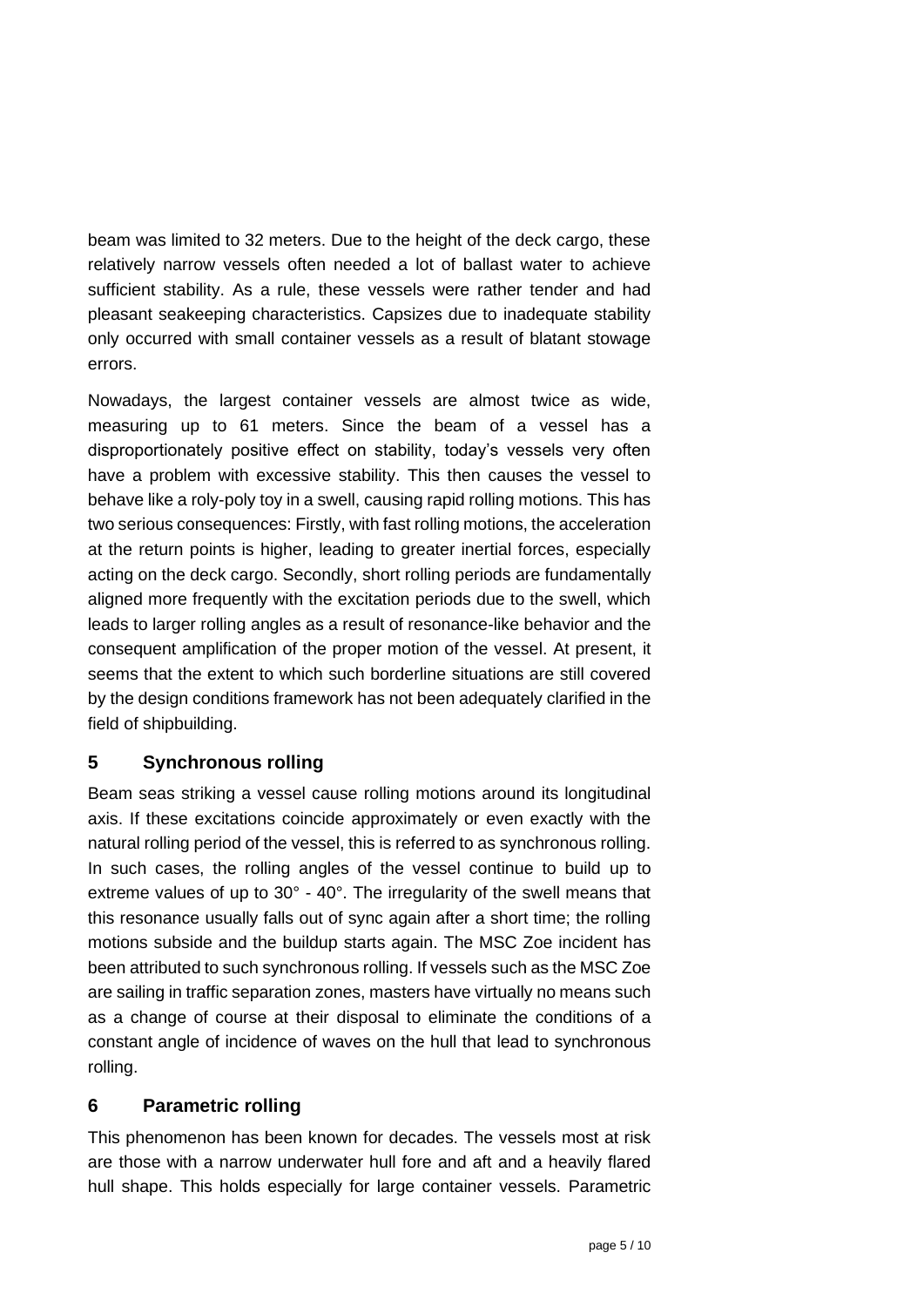rolling does not occur in beam seas, but in head and following seas, particularly in force 8 headwinds, with wave lengths of the order of the vessel's length. In this case, the excitation for heavy rolling does not come directly from the waves, but from the periodic fluctuations of the vessel stability "parameter" between the two states 'center of vessel on the wave crest' (low stability) and 'vessel in the wave trough' (high stability). What is so insidious about this is that steering into the seas at low speed used to be considered a proven method of surviving dangerous phases of storms and is still employed successfully on vessels with less radical hull shapes.

Large and even medium-sized container vessels fall outside the scope of experience in this respect. The onset of parametric rolling often comes unexpectedly to the master in what appears to be a safe situation. Nowadays, classification societies provide masters with special charts that allow them to more easily recognize the conditions for parametric rolling and mitigate the danger by, for example, changing course and speed. But it is not always easy to assess the swell and sea state in stormy conditions.

#### <span id="page-5-0"></span>**7 The classification societies**

The classification societies' technical regulations for the design and testing of container securing systems assume a defined set of basic conditions. Known as "defined design conditions", these allow for the vessel to be fully loaded with the container weights gradually changing in a vertical direction in a carefully applied system and with an upward limit on stability. Alternatively, the current stowage scenarios are assessed and checked using the lashing calculators available on board. Synchronous and parametric rolling are not part of these basic conditions, but rather of the "off design conditions", alongside collisions, stranding or sailing in a tropical hurricane.

By definition, these "off design conditions" should and must be dealt with by good seamanship. But significant cargo losses over the winter of 2020/21, along with comparable earlier incidents, have shown that this is clearly not possible. The boundary between "normal" seakeeping and synchronous or parametric rolling is somewhat fluid if one takes into account the fact that, as a result of slot chartering and the sequence in which ports are visited, vessels must inevitably also be underway with partial or residual cargoes, which results in high levels of stability with large and ultra-large container vessels. It may therefore be necessary to revise the basic conditions for the design of container securing systems for specific types of vessels.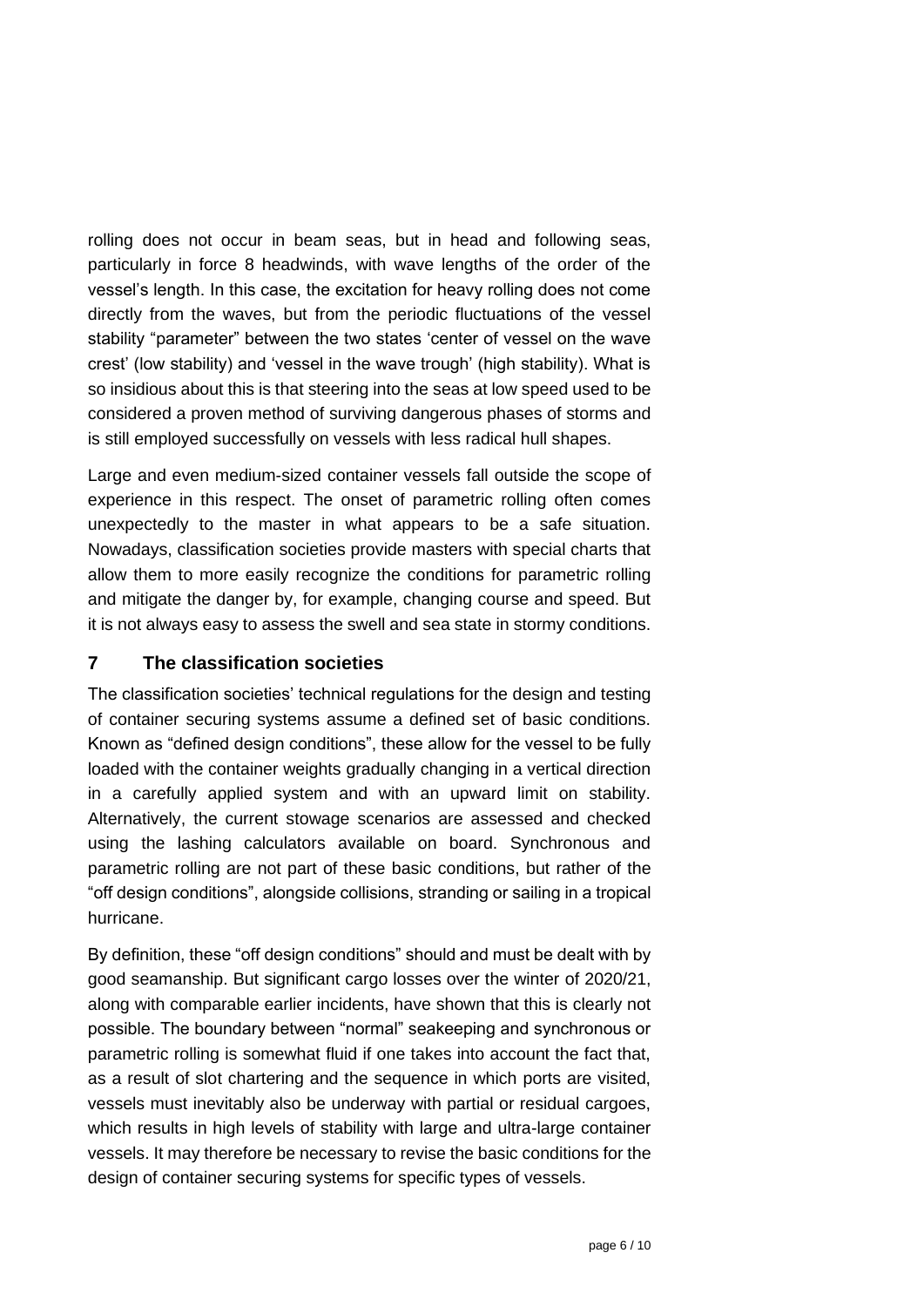#### <span id="page-6-0"></span>**8 Anti-roll tanks**

Anti-roll tanks can be used to damp roll oscillation in ships. These tanks come in active and passive forms. Actively controlled tanks consist of tanks arranged at the sides of the vessel that are connected to each other. Computer-controlled valves delay the flow of ballast water back and forth in such a way that it effectively damps the vessel's rolling oscillation by phase shifting. Passive anti-roll tanks consist of a ballast water tank arranged athwartships, in which constructional features delay the flow of water back and forth, with the result that the phase shift that damps rolling is also achieved. The quantity of water in the tank can be controlled to enable the effect of the water to be adapted to different stability conditions of the vessel. Installation of such tanks has not yet been recommended, and it is certainly not mandatory. A few shipowners do so voluntarily.

#### <span id="page-6-1"></span>**9 Higher wind loads**

No other type of vessel carries anywhere near as much cargo on deck as container vessels, which carry up to 60% of their cargo on deck. Ultra large container carriers (ULCCs) have up to 11 layers of containers on deck, which corresponds to a lateral windage area of cargo larger than a football pitch. The wind forces from the tall towers of containers have to be transmitted downward into the body of the vessel through the stacks. But with increasing height comes increasing leverage. These wind loads are indeed part of the design conditions. However, it is reasonable to raise concerns as to whether all aerodynamic effects have been identified for large container vessels of the dimensions mentioned above.

#### <span id="page-6-2"></span>**10 Cargo securing systems**

The load securing systems are of particular importance when the loads on deck are so high. Originally, containers were transported on deck in four to five layers, and the containers were connected to each other with mechanical twistlocks. Additional securing was provided by lashing rods, which were attached either laterally or crosswise in front of and behind the container stack. Lashing rods that are attached crosswise also have the important task of absorbing the enormous racking forces in the lower container layers. These lashing rods were usually hooked onto the bottom corner fittings of the container in the second or third layer and pre-tensioned with turnbuckles. This securing method was appropriate to the dimensions involved. As the size of the ships increased, ever more layers were carried on deck, and so the securing systems had to "grow" accordingly. To ensure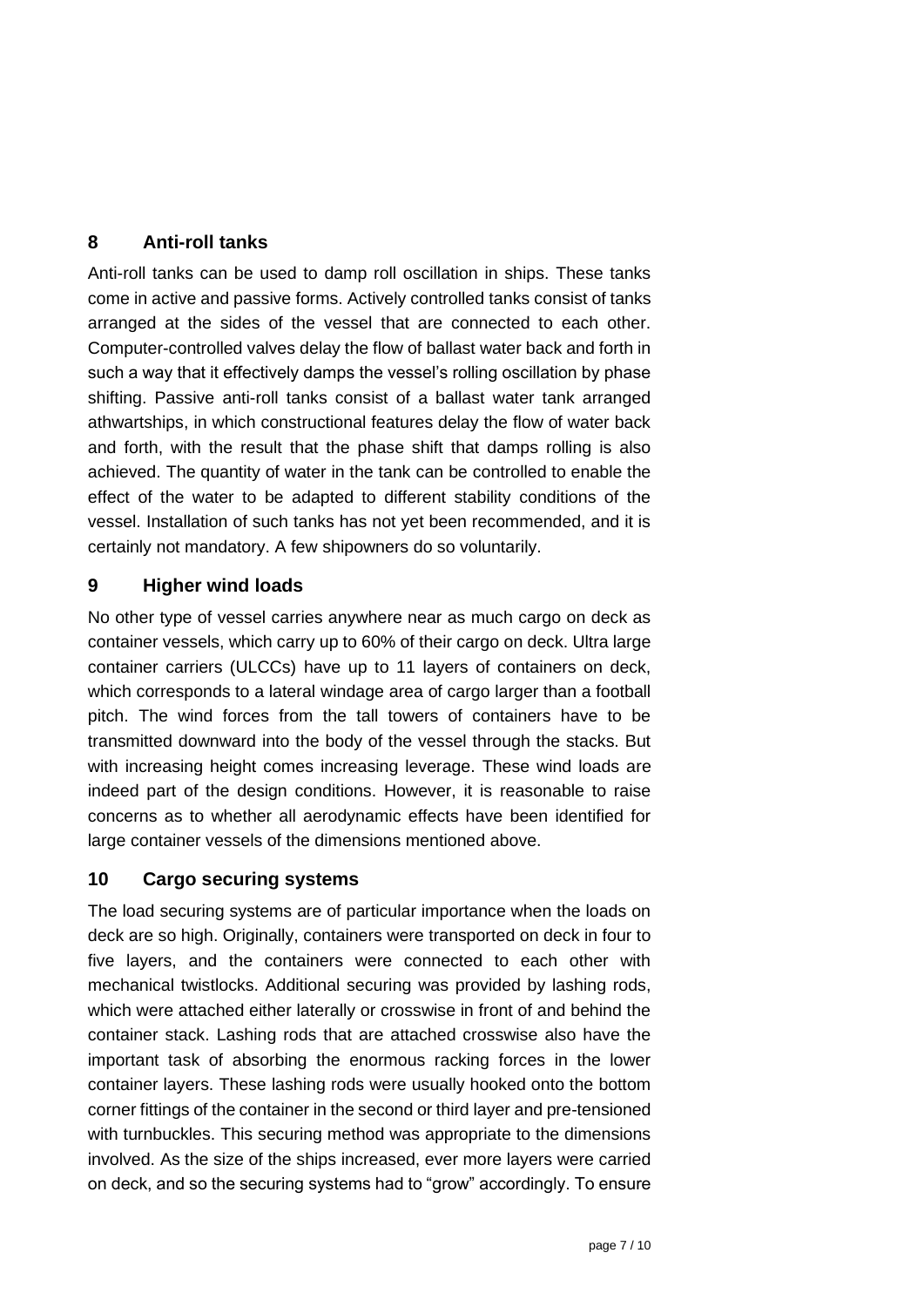that the lashing rods have an adequate securing effect in container towers of up to 12 layers, lashing scaffolds are now built between the container bays, enabling the fifth and sometimes even the sixth and seventh layers to be secured using rods. The twistlocks were also modified as a result of the considerable working height above deck. Semi-automatic and fully automatic twistlocks were developed that could be inserted and removed while the container was still at the pier. The designation "twistlock" is misleading for the latest developments, as they no longer have any rotating parts. After some problems with cargo securing (often at the stern) arose in the Bay of Biscay, among other places, lashing systems were reviewed and in some cases adapted. Even today, individual shipowners continue to push ahead with the further development of lashing systems. The pull-out forces of locks are being significantly increased.

One gets the impression that the systematic development of securing systems has simply been neglected, or has at least only been pursued halfheartedly. Work on the deficiencies that exist is being done, but there is no comprehensive and coherent approach to dimensioning the securing systems in such a way that they meet the high stability requirements of today's large container vessels.

#### <span id="page-7-0"></span>**11 Verified gross mass (VGM)**

SOLAS requires that a verified gross mass (VGM) must be declared for all containers presented for transport. Knowing the correct weights of the containers is essential for securing the cargo on board. The position of each container in the individual stacks on board and the combination of the stacks taken together ("towers") are subject to weight limitations around which the cargo securing systems and the maximum point loads at the foundations (tank decks / hatches) are dimensioned. On deck, unlike in the hold, there are no cell guides, and the forces required to secure the cargo have to be provided by the twistlocks and lashing rods alone. This means that the weights of the containers stacked on deck must decrease towards the top, and as a rule, only empty containers are permitted to occupy the top positions.

If the VGM of the containers is not correct, it is possible that the securing system may become overloaded and fail even as a result of a single container that is too heavy and stowed in the wrong position. As the vessel rolls, the now loose stack of containers leans against the neighboring stacks, which are unable to withstand this additional load. There too, the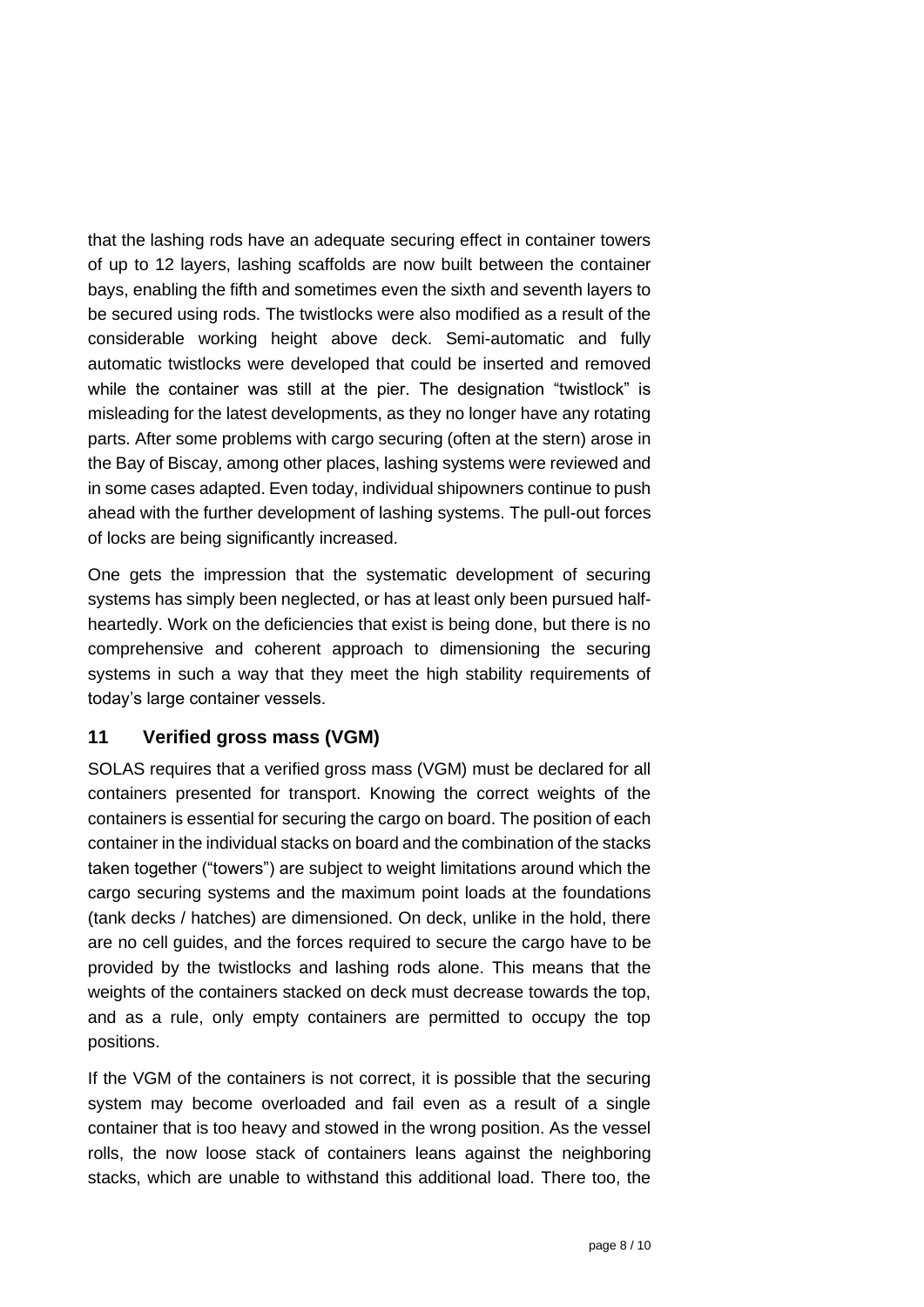cargo securing system fails. This domino effect can no longer be stopped, resulting in the loss of many containers from a bay. Such a loss of cargo usually occurs on one side, and the vessel will now roll around a new center of gravity (point of equilibrium). This means that the rolling oscillations to the other side will increase, which can lead to further cargo losses.

Although SOLAS requires that a VGM has to be declared, there are no effective checking mechanisms in place. It can therefore be assumed that cargo loss from container ships will continue to result from incorrect weights and/or incorrect stowage.

#### <span id="page-8-0"></span>**12 Stowing and stuffing containers**

When calculating the cargo securing systems on container vessels, it is assumed that the weights of the containers are static. In other words, the cargo in the containers must not move. Annex 7 of the CTU Code provides good guidance on this subject, and there is plenty of technical literature on the Internet on how to stow and secure cargo properly (http://www.containerhandbuch.del). However, we can see that the quality of container stowage and stuffing is tending to decline as a result of a mixture of ignorance, economic pressures and indifference. Loss events reveal glaring deficiencies in securing with sometimes catastrophic consequences. If cargo is not perfectly secured in a container, it can break loose and move around freely in the container. This moving mass now acts in the same way as the pendulum movement of a wrecking ball on the securing measures for this one container, and hence on the vessel's entire cargo securing system along the lines of the "domino effect" described above.

#### <span id="page-8-1"></span>**13 Already damaged containers**

The quality of the containers themselves has steadily declined in recent decades. This is partly due to rough, or even reckless, handling as they are used to carry such cargo as scrap metal, logs, steel coils and Flexitanks, as well as to reduced maintenance outlay on the part of the owners. Damage to the floor structure and side walls is commonplace. Corner fittings sometimes show excessive tolerances after years of rough use, and many a container owner has reduced the thickness of the steel plate of the side walls to the point where there is no safety margin left. The structure of the lower containers must support the entire deck cargo. Lashing and securing systems are calculated on the basis of units that conform to standards. It is legitimate to ask to what extent this reflects real-life practice.